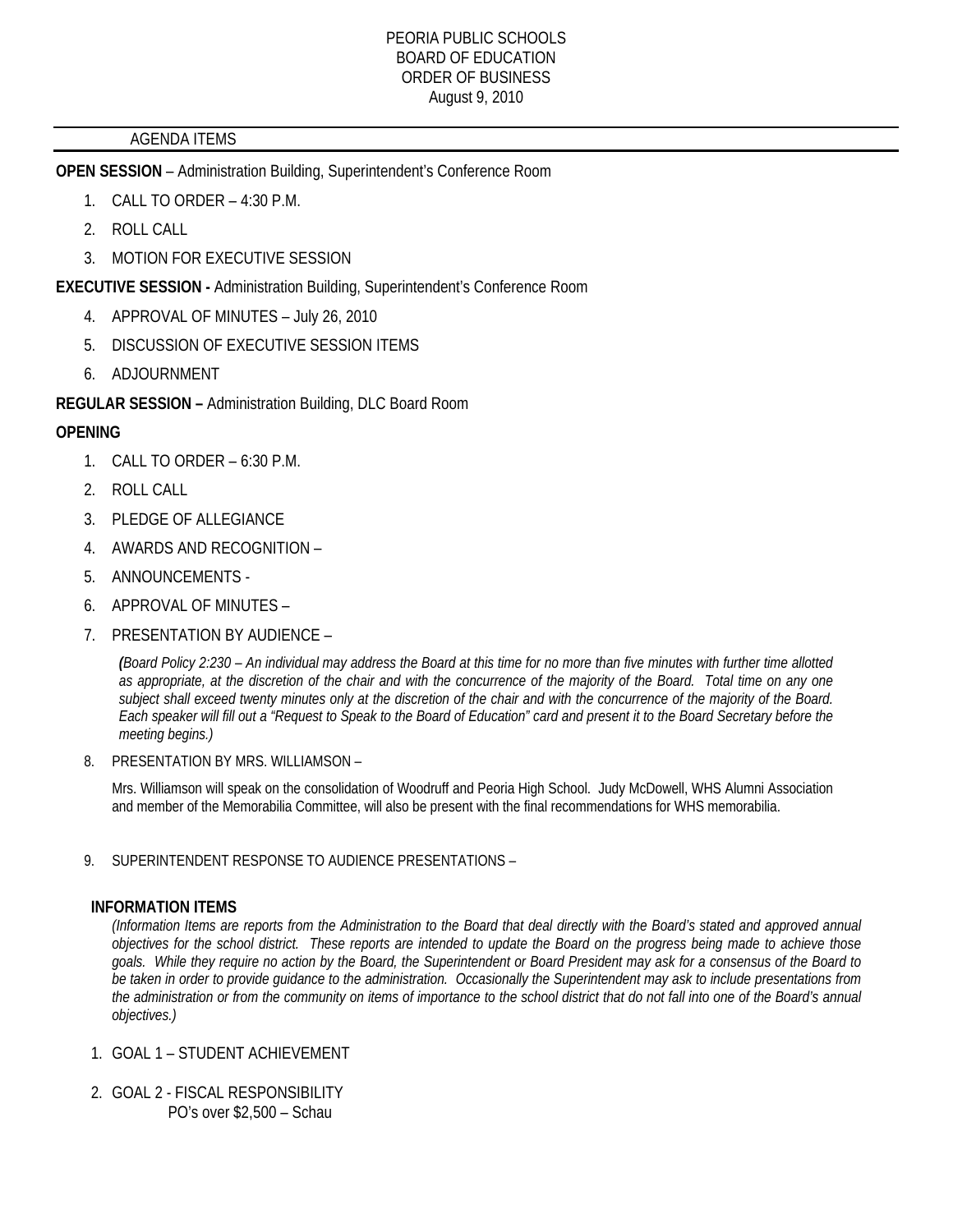### AGENDA ITEMS

- 3. GOAL 3 QUALITY STAFF
- 4. GOAL 4 SAFE, CARING ENVIRONMENTS Changes to Administrative Procedure 7:190 – Student Discipline: PACES Abeyance Program
- 5. GOAL 5 CULTURE OF CUSTOMER SERVICE Report of Requests under the Freedom of Information Act and Status of Such Requests - Lathan

### **ACTION ITEMS –**

### **CONSENT AGENDA**

*(Action by the Board of Education on the Items listed within the Consent Agenda are adopted by a single motion unless a member of the Board or the Superintendent requests that any such item be removed from the consent calendar and voted on separately. Generally, consent agenda items are matters in which the Board and Superintendent agree are routine in nature and should be acted upon in one motion to conserve time and permit focus on other-than-routine items on the agenda)* 

- 1. ADMINISTRATORS' CONTRACT Lathan *Proposed Action:* That the employment contracts for a period of three (3) years be approved for Dr. Michelle Ungurait, Associate Superintendent and Revonda Johnson, Instructional Improvement Officer.
- 2. PRINCIPALS' CONTRACTS Lathan *Proposed Action:* That the employment contract for a period of three (3) years be approved for Ursula Brown and James Jemilo.
- 3. APPOINTMENT OF ASSISTANT SECRETARY FOR THE 2010/2011 SCHOOL YEAR Lathan *Proposed Action*: That Kena M. Brown be appointed Assistant Secretary to the Board of Education.
- 4. CHANGES TO DISCIPLINE POLICY 7:190 ADMINISTRATIVE POLICY PROHIBITED STUDENT CONDUCT *Proposed Action:* That the Board of Education authorized the Administration to modify Administrative Policy 7:190, Prohibited Student Conduct, in accordance with recent changes in applicable laws.
- 5. WOODRUFF HIGH SCHOOL MEMORABILIA *Proposed Action:* That the Board of Education accept the recommendation of the Memorabilia Committee for disbursement of memorabilia from Woodruff High School.
- 6. EDUCATIONAL SERVICE CONTRACT WITH PROCTOR COMMUNITY HOSPITAL CHEMICAL DEPENDENCY CENTER *Proposed Action:* That the Board of Education enter into a one (1) year contract with Proctor Community Hospital to provide Chemical Dependency Services.
- 7. MEMORANDUM OF UNDERSTANDING *Proposed Action:* Clarification of the role, obligation and responsibility for each party in creating and administering a Full-Service Community School within District 150.
- 8. APPROVAL OF PIPPEN CONSULTING CONTRACT *Proposed Action:* That the Board of Education approve the Pippen Consulting Contract.
- 9 PAYMENT OF BILLS Schau
- 10. HUMAN RESOURCES REPORT Dimke
- 11. TRAVEL REQUESTS Lathan

#### **DELIBERATION AGENDA**

12. CHANGES TO HIGH SCHOOL DRESS CODE *Proposed Action:* Implementation of High School dress code for the 2010-2011 school year.